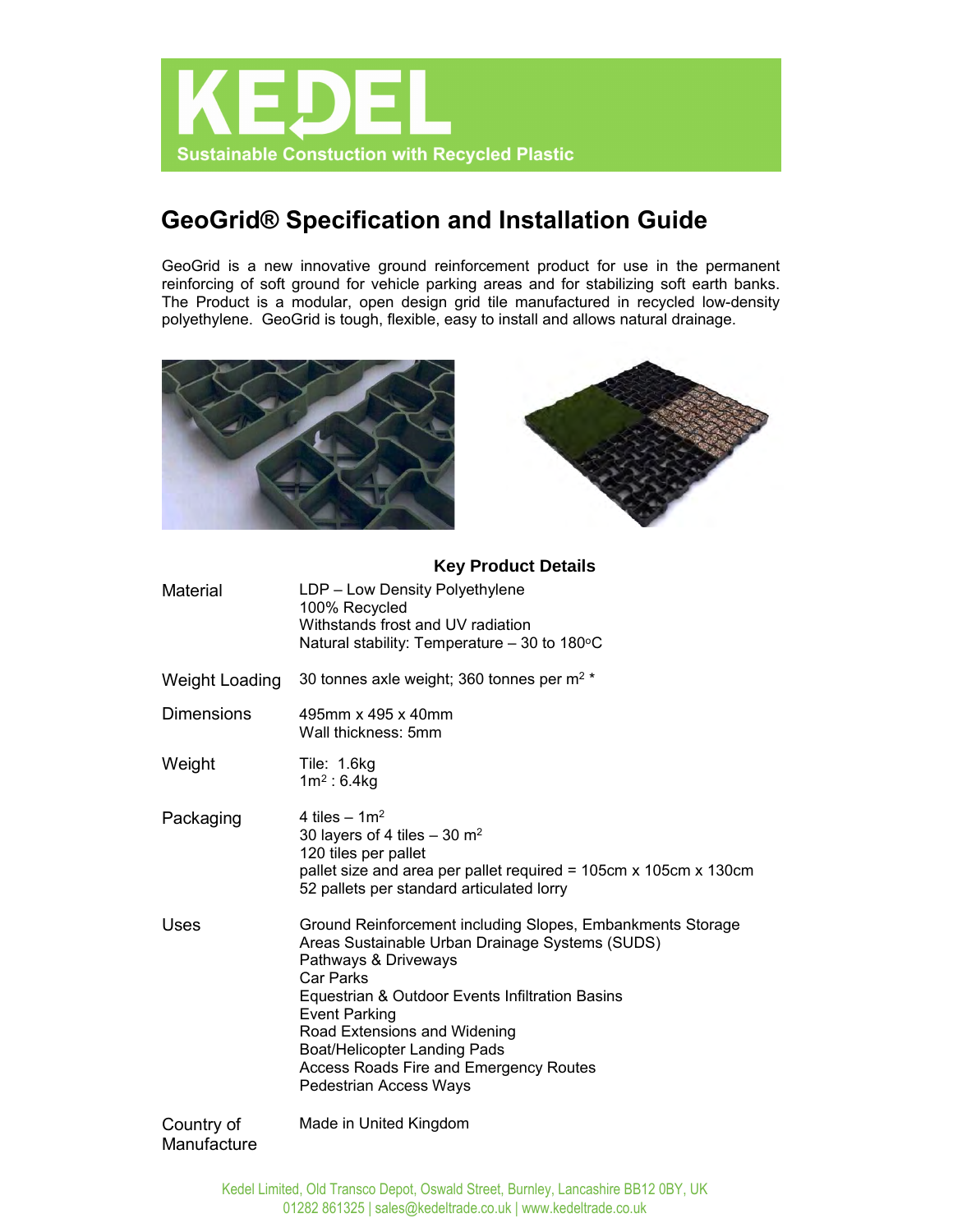## **Installation**

The method of installation is determined by existing ground conditions as well as the end use and weight loading requirements. The methods described below provide general guidance only and do not form part of any contract with the user. We advise that the method of installation should be undertaken in accordance with your Designer's specification and drawings, and the relevant Health and Safety requirements.

Prior to use, GeoGrid Pavers should be stored away, to prevent excessive mud, wet concrete or other deleterious materials from coming into contact with and affixing to the GeoGrid. Prior to installation GeoGrid should not be left directly exposed to sunlight for more than 30 days.



### *Grass*

- 1. Existing turf and soil should be removed to a depth of ≥ 75mm over the area where GeoGrid is to be used (with allowance made for edge retaining boards or kerbs as required). This formation layer should be levelled and lightly consolidated.
- 2. Edge retaining boards or kerbs should then be installed as needed.
- 3. Place 4-14mm diameter gravel or aggregate (BS EN 13242) to a depth of 35mm spreading evenly over the prepared area.
- 4. Place the GeoGrid on top of the gravel / aggregate and connect using the interlocking lugs, progressing over the area in both directions. As an option, to ensure a greater degree of stability of the GeoGrid, pins or hoops can be used to pin the GeoGrid into the formation layer. GeoGrid can be cut to shape using a hand or power saw in order to follow curves or fit around obstacles as necessary.
- 5. GeoGrid can then be firmed in place using a light vibrating compaction plate.
- 6. The GeoGrid cells should then be filled with an appropriate propriety soil mix to about 5mm below the top of the cells. The soil mix should be suitable for encouraging and maintaining healthy grass growth. Again light compaction is recommended to settle the soil mix.